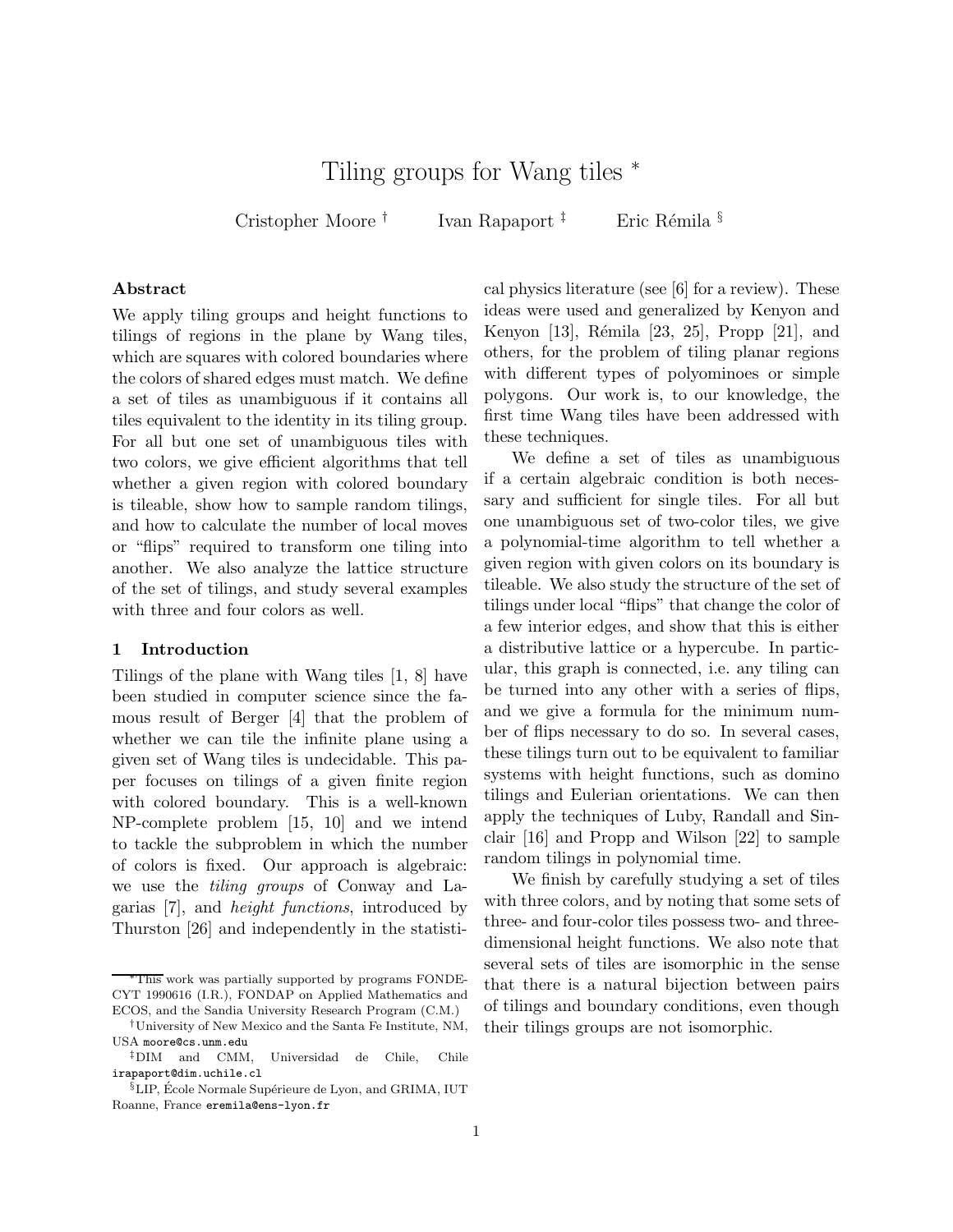#### 2 The tiling group

Let  $\Lambda$  be the square lattice of the Euclidean plane  $\mathbb{R}^2$ . A (finite) region P of  $\Lambda$  is a (finite) union of closed square cells of  $\Lambda$ . A region P is said to be a polygon if its interior and its complement  $R^2 \setminus P$  are both connected.

A Wang tile is a square of side one with colored edges. An assignment of Wang tiles to the cells of a polygon P corresponds to a tiling if tiles on neighboring cells have the same color along their common edge. Throughout the paper, the "boundary conditions" of a tiling will include not just the shape of the region, but the colors on its boundary.

Let S be a set of Wang tiles constructed with two colors, Blue and Red. Let P be a polygon with colors  $B$  and  $R$  on the edges of its boundary. We study the problem of finding a tiling of P using the tiles of  $S$  in such a way that the colors of the boundary condition are satisfied.

Let  $W = \{w_1, w_2, w_3, w_4, w_5, w_6\}$  be the set of all Wang tiles with two colors. i.e.



Note that we allow these tiles to be rotated. A subset  $\{w_{x_1}, \dots, w_{x_n}\} \subseteq W$  will be denoted by  $W_{x_1\cdots x_n}$ .

To solve the tiling problem for particular subsets of  $W$ , we start by introducing an orientation of the edges of  $\Lambda$ . First, we will assume that the squares of  $\Lambda$  are colored black and white like a checkerboard. We orient the edges of Λ so that they go clockwise and counterclockwise around black and white squares respectively, so that an ant going along an edge will have a white square on its left and a black square on its right.

Whenever we have a tiling  $T$  of a polygon  $P$  with tiles in  $W$ , the colors of the edges of  $P$ 

will be either  $B$  or  $R$ . Let us write a symbol b whenever we move along a blue edge with the orientation, and  $b^{-1}$  when we move against it. Similarly, we write r and  $r^{-1}$  for moving along a red edge. To every tiled polygon P with colored edges we can associate a contour word  $w \in \{b, r, b^{-1}, r^{-1}\}^*$  starting from any external vertex and following a path around the boundary of P. Let  $S \subseteq W$  and let v be the set of contour words of the tiles in S. Then the tiling group  $G_S = \langle b, r | v \rangle$  is the free group modulo the relations  $w = e$  for each contour word  $w \in v$ . This can also be written as a factor  $G_S = \langle b, r \rangle /N_S$  where  $N_S$  is the normal subgroup generated by the contour words in  $v$ and their conjugates.

Note that  $uv = e$  if and only if  $vu = e$ , and that for square two-color tiles, every mirror image is also a rotation. Thus it doesn't matter where we start on a tile, or in which direction we go around it, to define its contour word; we obtain the same tiling group  $G<sub>S</sub>$ . On the other hand, for three or more colors, we would have to explicitly allow reflections as well as rotations.

Now that we have defined the tiling group for tiles with colored edges, we make several observations. First, any tiling  $T$  of a polygon  $P$  with a set of tiles  $S$  corresponds to a tiling function  $f_T : V \to G_S$ , where V is the set of vertices in  $P$  or on its boundary. We do this by first fixing  $f$  on a particular vertex, say  $f_T(x_0) = e$ , where  $x_0$  is the leftmost vertex of the bottom of  $P$ . We then define  $f$  inductively as follows: If we have already assigned an element  $x \in G_S$  to a vertex v and if the oriented edge  $(v, u) \in P$  is colored with B (resp. R), then set  $f_T(u) = xb$  (resp.  $f_T(u) = xr$ ). Similarly, if  $(u, v) \in P$  is colored B (resp. R) then set  $f_T(u) = xb^{-1}$  (resp.  $xr^{-1}$ ). Thus moving along the arrows, or against them, changes the value of  $f_T(v)$  by b, r,  $b^{-1}$ , or  $r^{-1}$ .

If  $r \neq b$  in  $G_S$  then the map from tilings to tiling functions is invertible, since we can get the color of any edge in T by comparing  $f_T$  at its ends.

It is easy to prove by induction on the number of cells that  $f_T(v)$  is well-defined; it is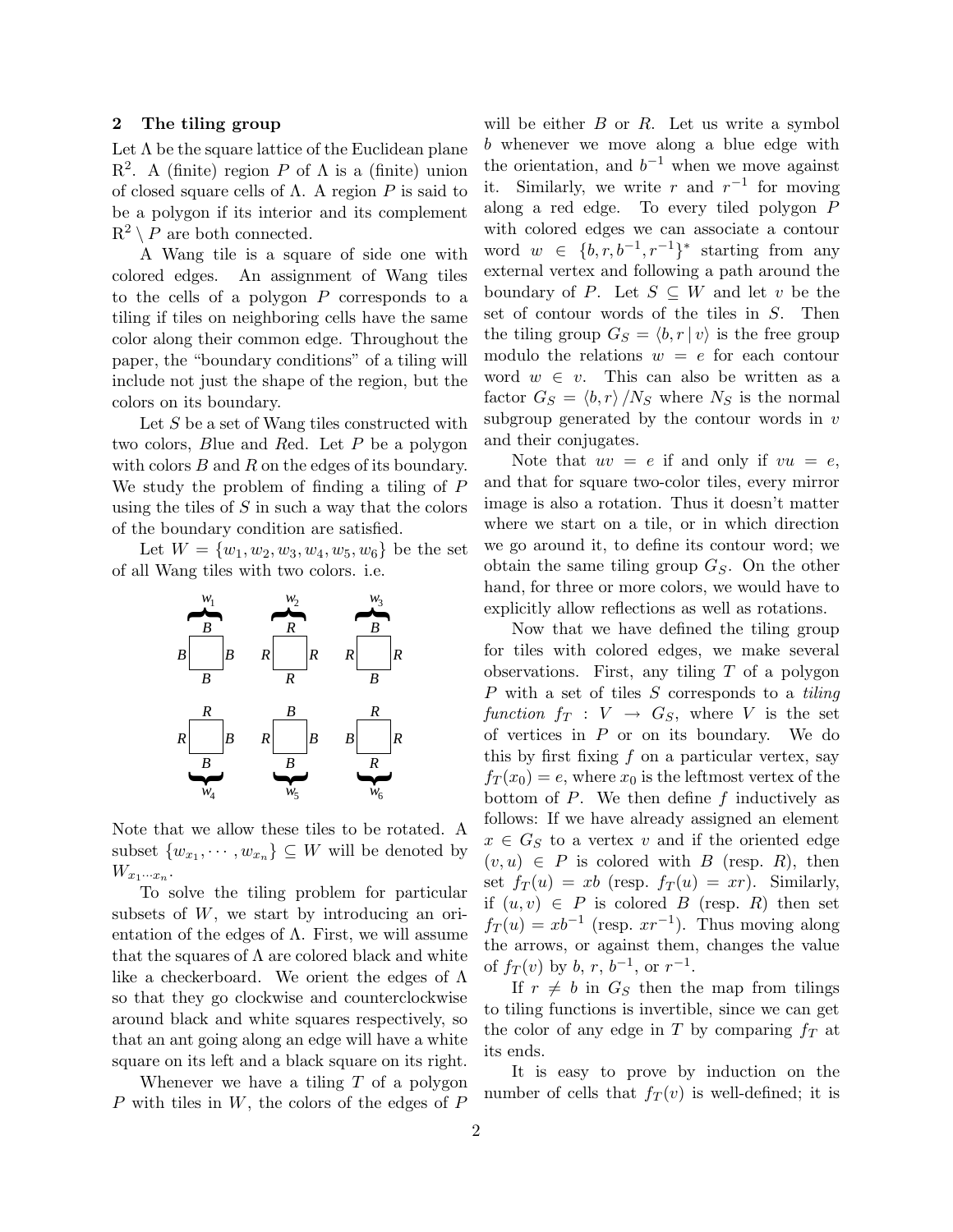single-valued since going around any single tile gives a contour word which is equivalent to the identity of  $G<sub>S</sub>$ . The same observation gives

PROPOSITION 2.1. (CONWAY'S CRITERION) If a polygon P with a colored boundary admits a tiling with a set of tiles S, then its contour word is equivalent to the identity in  $G<sub>S</sub>$ .

The converse of this proposition is obviously false for some sets of tiles, even for regions consisting of a single cell! This leads us to the notion of an unambiguous set of tiles. A set S is unambiguous if the converse of Conway's criterion is true for single cells, i.e. a tile belongs to S if and only if its contour word is  $e \in G_S$ .

For instance, if  $S$  is unambiguous then it cannot contain two tiles which differ only in the color of a single edge unless  $S = W$ , since dividing the contour word of one of these tiles by the other gives  $r = b$ .

These and similar considerations easily show that the unambiguous subsets of  $W$  are the singletons,  $W_{12}$ ,  $W_{13}$ ,  $W_{23}$ ,  $W_{16}$ ,  $W_{25}$ ,  $W_{34}$ ,  $W_{56}$ ,  $W_{123}$ ,  $W_{124}$ ,  $W_{1234}$ , and W. These are the sets of tiles we will focus on next.

PROPOSITION 2.2. Conway's criterion is sufficient for a set of tiles  $S$  if and only if (i)  $S$  is unambiguous and (ii) For any three colors  $x, y, z$ , there is at least one color w such that the tile with edges  $x, y, z, w$  (going, say, counterclockwise) is in S.

Proof. To prove the first direction, making Conway's criterion sufficient for single squares is the definition of unambiguity. Since the contour word of the domino shown in the figure below is  $xx^{-1}y^{-1}z^{-1}zy = e$ , sufficiency implies that it must be tileable, meaning that there must exist a color w for the interior edge. To prove the converse, note that if the second condition holds, we can take any polygon, start at the boundary, and repeatedly choose cells which can be removed while keeping the region simply-connected as in Muchnik and Pak [19]. Since each such cell has at most three of its edges set by the boundary conditions, condition (ii) allows us to place a tile

there and remove it from the region, until only one cell remains. This cell is tileable if and only if it is in  $S$ , which if  $S$  is unambiguous means if and only if Conway's criterion holds.



It is easy to see that this rules out all sets except  $W_{56}$ ,  $W_{1234}$ , and  $W$ , for which the reader can easily check both conditions. We discuss these further below.

### 3 Unambiguous two-color tiles

**3.1 Trivial cases.** For  $W_1, W_2, W_3, W_4, W_{12}$ ,  $W_{13}$ ,  $W_{23}$  and  $W_{123}$ , a polygon has at most one tiling, and if it exists we can find it in time proportional to the area. This is because for all these sets the tile is determined by the colors of two adjacent edges, so we can start at a corner of P and scan, say, left to right and top to bottom.

Trivially any polygon can be tiled if  $S = W$ , and Conway's criterion is trivially sufficient with  $G_W = Z_4$ . We note as well that the number of such tilings is  $2^m$  where m is the number of edges in the interior of  $P$ . If we define a local flip as changing the color of an edge (and the two tiles on either side of it), then the set of tilings has the structure of an m-dimensional hypercube. We will see below that similar structures can be found for other unambiguous sets of tiles.

3.2 Finite tiling groups:  $W_{56}$  and  $W_{1234}$ . Proposition 2.2 shows that Conway's criterion is sufficient as well as necessary for  $W_{56}$  and  $W_{1234}$ . This gives us a linear-time algorithm for tileability: simply calculate  $P$ 's contour word and compare it to the identity.

The tiling group of  $W_{56}$  is  $\langle b, r | b^3r, r^3b \rangle$ . Since  $b^3r = e$ , we have  $r = b^{-3}$ , and since  $b = r^{-3} = b^9$ , the group is isomorphic to  $Z_8$  with (say)  $b = 1$  and  $r = -3$ . For  $W_{1234}$ , on the other hand, since  $brb = bbr = e$  we have  $br = rb$ , and since  $b^4 = r^4 = b^2r^2 = e$ , the tiling group is isomorphic to  $Z_4 \oplus Z_2$  with (say)  $r = (1,0)$  and  $b = (1, 1).$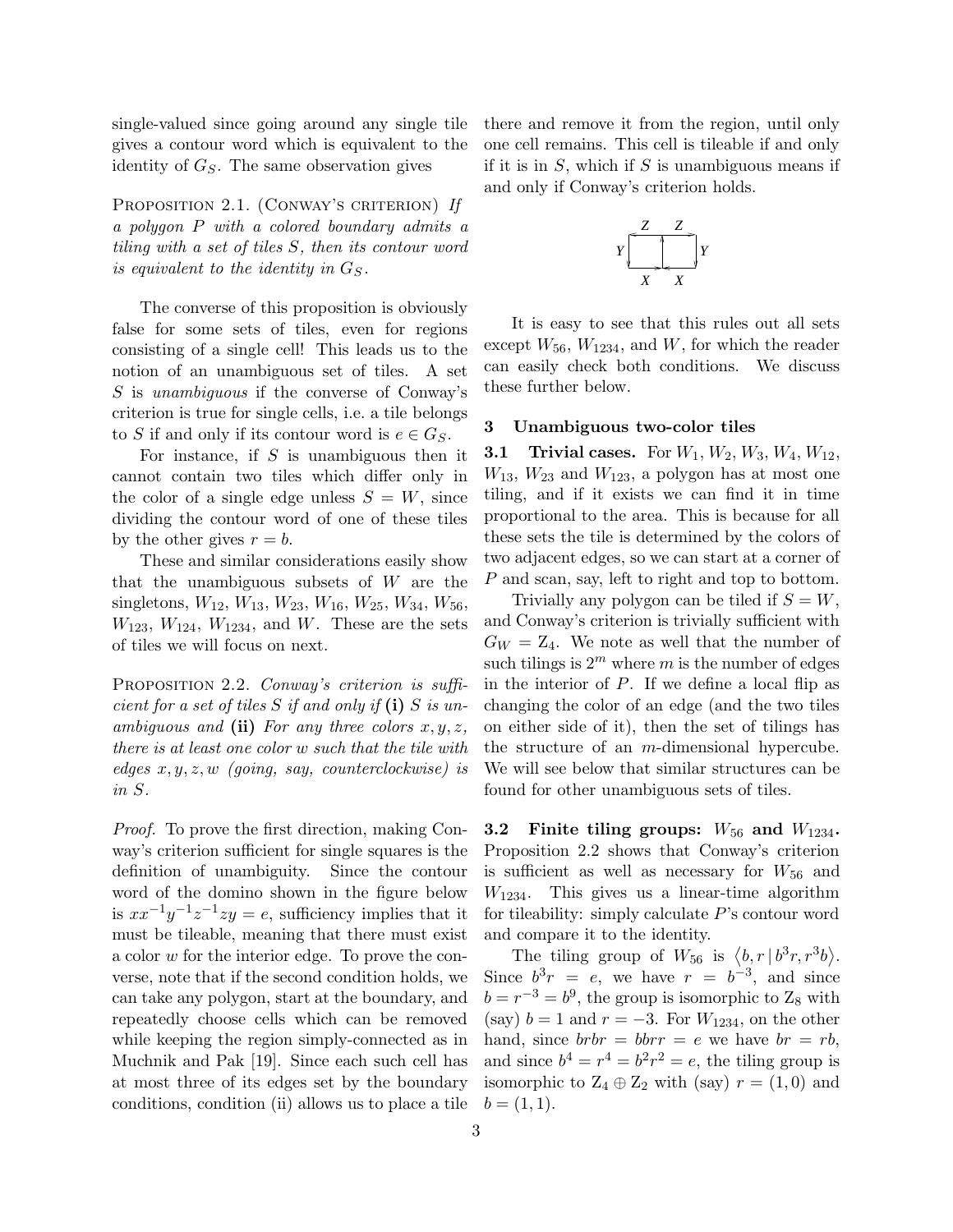Although their tiling groups are not isomorphic, there is a simple bijection between tilings with the two sets. By flipping the colors of the horizontal edges on the even-numbered rows (say), we change one edge of each tile, transforming tiles in  $W_{56}$  to tiles in  $W_{1234}$  and vice versa. This may also change some of the colors on the boundary, so this is actually a bijection between pairs  $(P, T)$  where P is a region with colored boundary and  $T$  is a tiling of it.

There is also a simple bijection between these and assignments of two colors, say yellow and green, to the vertices of  $P$ . If we color an edge red if its two vertices are the same color and blue if they are different, we obtain tilings with the set  $W_{1234}$ . This also shows that, once the colors on  $P$ 's boundary are chosen, the number of tilings is  $2^k$  where k is the number of vertices in the interior of  $P$ . The local flip changes the color of a vertex and thus the four edges and the four tiles around it, and the graph of tilings forms a k-dimensional hypercube. This gives a trivial algorithm for sampling random tilings, by flipping  $k$  independent coins.

3.3 Infinite tiling groups and height functions. The use of height functions for tilings was introduced by Thurston [26], and since then they have been applied to several sets of polyominoes and polygons. They were found independently in statistical physics, and have been applied to ice models, antiferromagnets, and Potts models (see e.g.  $[3, 6]$ ). We will see that they can be applied to some sets of Wang tiles as well.

The idea is to transform the tiling function  $f<sub>T</sub>$  to an integer height at each vertex, by composing it with an appropriate function  $z: G_S \to$ Z and writing  $h_T = z \circ f_T$ . Then we can define a partial order on the set of tilings of a particular polygon with colored boundary,

$$
T \preceq T' \iff \forall v \in P : h_T(v) \le h_{T'}(v)
$$

The height function typically possesses the following properties, which will help us solve tiling problems:

• Given the boundary conditions, there is

a one-to-one relation between tilings and height functions.

- Local flips can be applied at local extrema of  $h_T$  in the interior of P, and can connect any tiling to any other with the same boundary conditions.
- With respect to  $\preceq$ , the set of tilings is a distributive lattice. In particular, there are minimal and maximal tilings  $\perp$  and  $\top$ .
- $\perp$  is convex, i.e.  $h_{\perp}$  has no local maxima in the interior of P.

The distributive lattice structure will help us in several ways. Since there exists a tiling iff there exists a minimal tiling and the heights of the vertices of the boundary are given by the boundary conditions, this will give us a straightforward algorithm for tileability. We will also have an algorithm to compute the shortest way to pass from one tiling to another by a series of flips. Finally, the technique of coupling from the past will allow us to sample random tilings in polynomial time [16, 22].

**3.3.1**  $W_5$  and dominoes. It is easy to see that if S is the singleton  $W_5$  we have domino tilings, where blue edges are the boundaries of dominoes and red edges cross their interiors. The tiling group  $\langle b, r | b^3 r \rangle$  is isomorphic to Z with  $b = 1$  and  $r = -3$ . Thus we can take the height function  $h_T = f_T$  where z is simply the identity. If the perimeter of  $P$  is blue, Conway's criterion simply checks that there are an equal number of black and white squares in P. We already know from Proposition 2.2 that this criterion is not sufficient. To discuss the lattice structure of the set of tilings we will follow [24] and omit the proofs.

A local flip can be applied at a vertex v when its two incoming edges have the same color, and its two outgoing edges have the same color. Equivalently, a flip consists of exchanging two horizontal dominoes for two vertical ones or vice versa. It is easy to see that a flip is possible at  $v$  if and only if  $v$  is a local extremum of the height function. Since this flip changes the color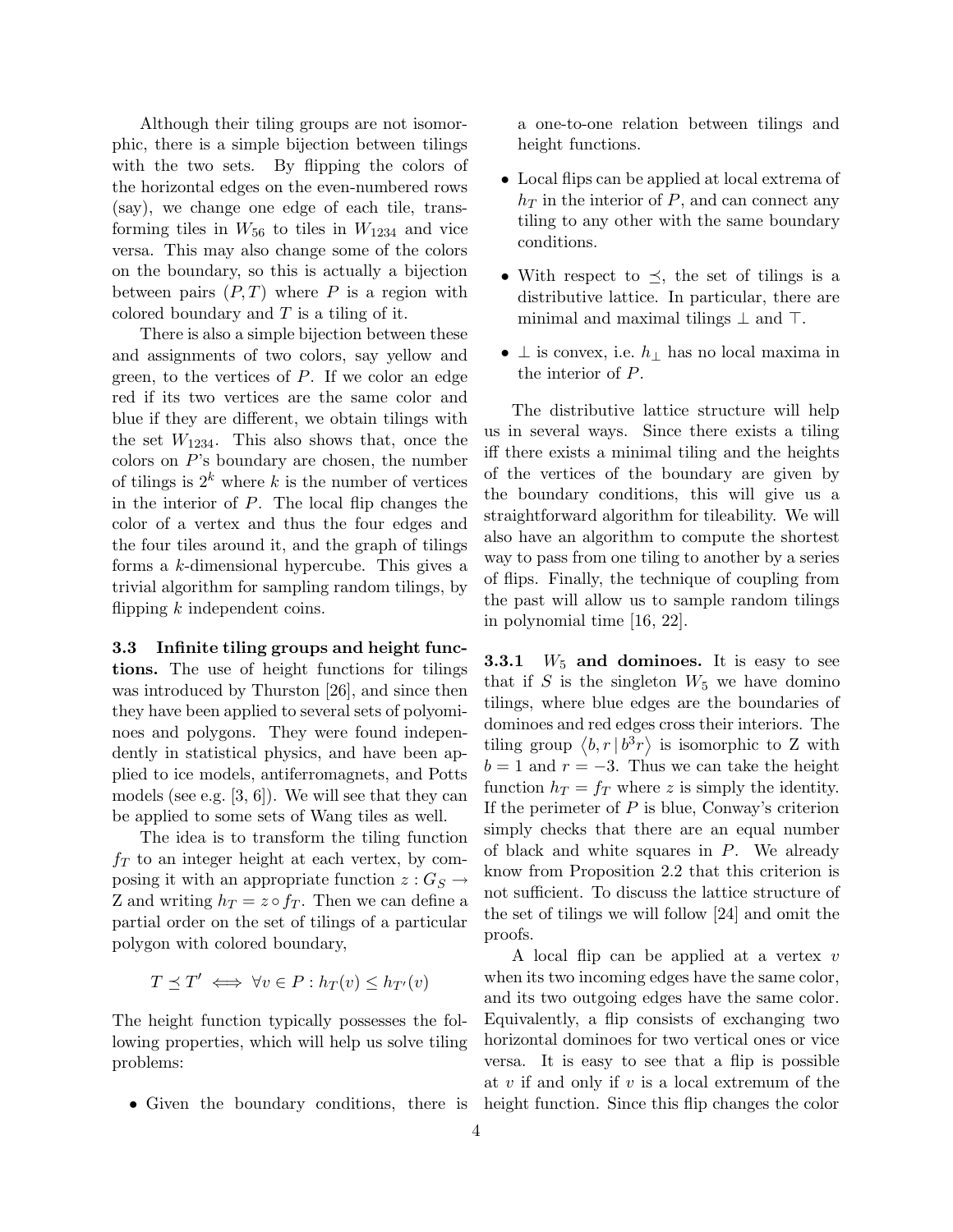of all four edges around a vertex, it can only be applied at a vertex in the interior of  $P$ . We call a flip upwards if it transforms a local minimum to a local maximum and downwards if it does the reverse. The reader can check that these flips increase or decrease  $h_T(v)$  by 4.

Recall that a lattice [5, 9] is a set equipped with a partial order, where any two elements a and b have a unique infimum  $a \wedge b$  and a unique supremum  $a \vee b$ . A lattice is *distributive* if  $a \vee (b \wedge c) = (a \vee b) \wedge (a \vee c)$  and  $a \wedge (b \vee c) =$  $(a \wedge b) \vee (a \wedge c)$ . Viewing the set as a directed acyclic graph, it follows that any pair of directed paths between two points (which, if a path exists, are comparable) have the same length.

Standard arguments then allow us to prove the following properties of the partial order  $\preceq$ defined above:

PROPOSITION 3.1. (FLIPS AND ORDER) For any pair of tilings  $T$  and  $T'$  of the same polygon P with the same colored boundary,  $T \preceq T'$  if and only if  $T'$  can be obtained from  $T$  by a sequence of upwards flips.

PROPOSITION 3.2. (LATTICE STRUCTURE) If  $a$ polygon P is tileable then, with respect to the order  $\preceq$ , the graph of tilings is a distributive lattice. In particular, there is a unique minimal tiling  $\perp$ .

PROPOSITION 3.3. (CONVEXITY) Let P be a tileable polygon and let  $\perp$  be its minimal tiling. Then  $h_{\perp}$  has no local maxima in the interior of P.

PROPOSITION 3.4. (FLIP FORMULA) For any pair of tilings  $T$  and  $T'$  with the same boundary conditions, the minimal number of flips to pass from T to T' is  $(1/4) \sum_{v} |h_{T}(v) - h_{T}(v)|$ .

Combining Propositions 3.2 and 3.3 gives the following algorithm, which either constructs the minimal tiling or confirms that the region is not colorable:

• Calculate the heights of vertices on the boundary. If Conway's criterion is not satisfied then the region is not tileable.

Otherwise repeat the following steps until the region is completely tiled.

- Whenever all four corners of a cell have an assigned height, place the appropriate tile there and remove that cell from the region. If no tile is consistent with these heights, halt and conclude that the region is not tileable.
- Find a vertex v with maximum height  $h_{\text{max}}$ on the current boundary; it has a neighbor w whose height has not yet been assigned. Since  $h_{\perp}$  may not have local maxima in the interior, set  $h_{\perp}(w)$  smaller than  $h_{\text{max}}$ , either to  $h_{\text{max}} - 1$  or  $h_{\text{max}} - 3$  depending on the orientation of the edge from  $v$  to  $w$ .

If we remove cells at P's boundary whenever one of their edges is red, tilings with  $W_5$  correspond exactly to domino tilings of the remaining region. We can then use the results of Propp and Wilson [22] and Luby, Randall and Sinclair [16] to sample perfectly random tilings in time polynomial in the area of P.

3.3.2  $W_{34}$ ,  $W_{124}$ , and Eulerian orientations. The tiling group of  $W_{34}$  is  $\langle b, r | brbr, b^2r^2 \rangle$ , which is isomorphic to Z with  $b = +1$  and  $r = -1$ . Once again we can take  $h_T = f_T$  as our height function. We have all the same tools as in the previous example, except that now for any pair of neighbors  $u, v$  we have  $|h_T(u) - h_T(v)| = 1$ . This is recognizable as the height function for Eulerian orientations of the dual lattice, called the six-vertex ice model by physicists [3]. This is also equivalent to the height function for three-colorings of the square lattice, and to alternating-sign matrices [20]. The algorithm for tileability is completely analogous to that for the domino tiling  $W_5$ , except that we always set the height of the neighboring vertex to  $h_{\text{max}} - 1$ . The progress of the algorithm is shown in Figure 1; it either constructs the minimum tiling, or arrives at a contradiction where two neighboring vertices have heights differing by more than 1, violating the definition of the height function and proving that the region is not tileable.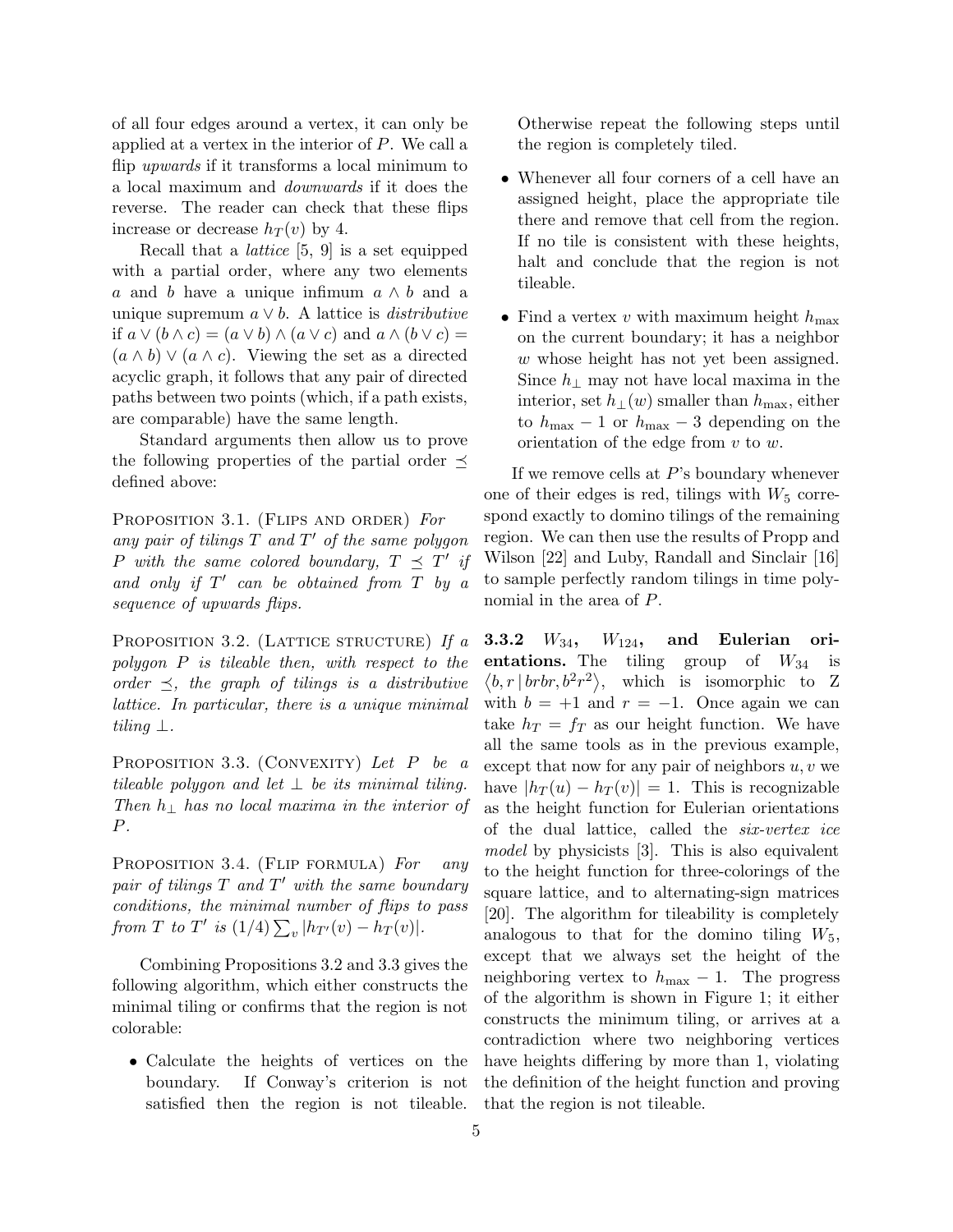

Figure 1: The progress of the tiling algorithm for  $W_{34}$ , or equivalently Eulerian orientations of the grid, which constructs the minimal tiling or shows that none exists.

1 a simple quotient for it, the free group on two For  $W_{124}$ , the tiling group  $\langle b, r | b^4, r^4, b^2 r^2 \rangle$ is more complex. However, by imposing the additional relations  $b^2 = r^2 = e$  we can obtain generators of order 2, which has the following Cayley graph:



While this is not isomorphic to Z it clearly has the same "shape" as Z. We can define a height function  $h_T = z \circ f_T$  with the following z, taking advantage of the fact that if  $r^2 = b^2 = e$  every element can be written as a word  $w$  of alternating  $r$ 's and  $b$ 's:

$$
z(w) = |w| \text{ if } w \text{ begins with } b
$$
  

$$
z(w) = -|w| \text{ if } w \text{ begins with } r
$$

Then the same results follow as for  $W_{34}$ .

Just as for  $W_{56}$  and  $W_{1234}$ , there is a simple bijection between tilings with  $W_{34}$  and those with  $W_{124}$  even though their tiling groups are not isomorphic. If we flip the colors of all the horizontal edges (say), each tile in  $W_{34}$  becomes one in  $W_{124}$  and vice versa. Composing this with the bijections shown above gives a simple bijection between  $W_{124}$  tilings and Eulerian orientations.

As in the previous case, the techniques of [16, 22] can be used to sample random tilings in polynomial time.

**3.4** The curious case of  $W_{16}$ . The set  $W_{16}$ (and its symmetry partner  $W_{25}$ ) is the only unambiguous two-color set which remains unsolved. Its tiling group  $\left\langle b,r\,|\,b^{4},r^{3}b\right\rangle$  is isomorphic to  $\text{Z}_{12}$ with  $b = 3$  and  $r = -1$ . Thus its tiling group is finite; however, Conway's criterion is not sufficient.

By lifting from  $Z_{12}$  to Z we see that the number of  $w_1$  tiles on white squares minus the number of  $w_1$  tiles on black squares is an invariant, since for a polygon P this is  $n/12$  where n is the integer corresponding to P's contour word. Notice that, for each vertex, the tiling function has three possible values, since  $f_T(v)$  is equivalent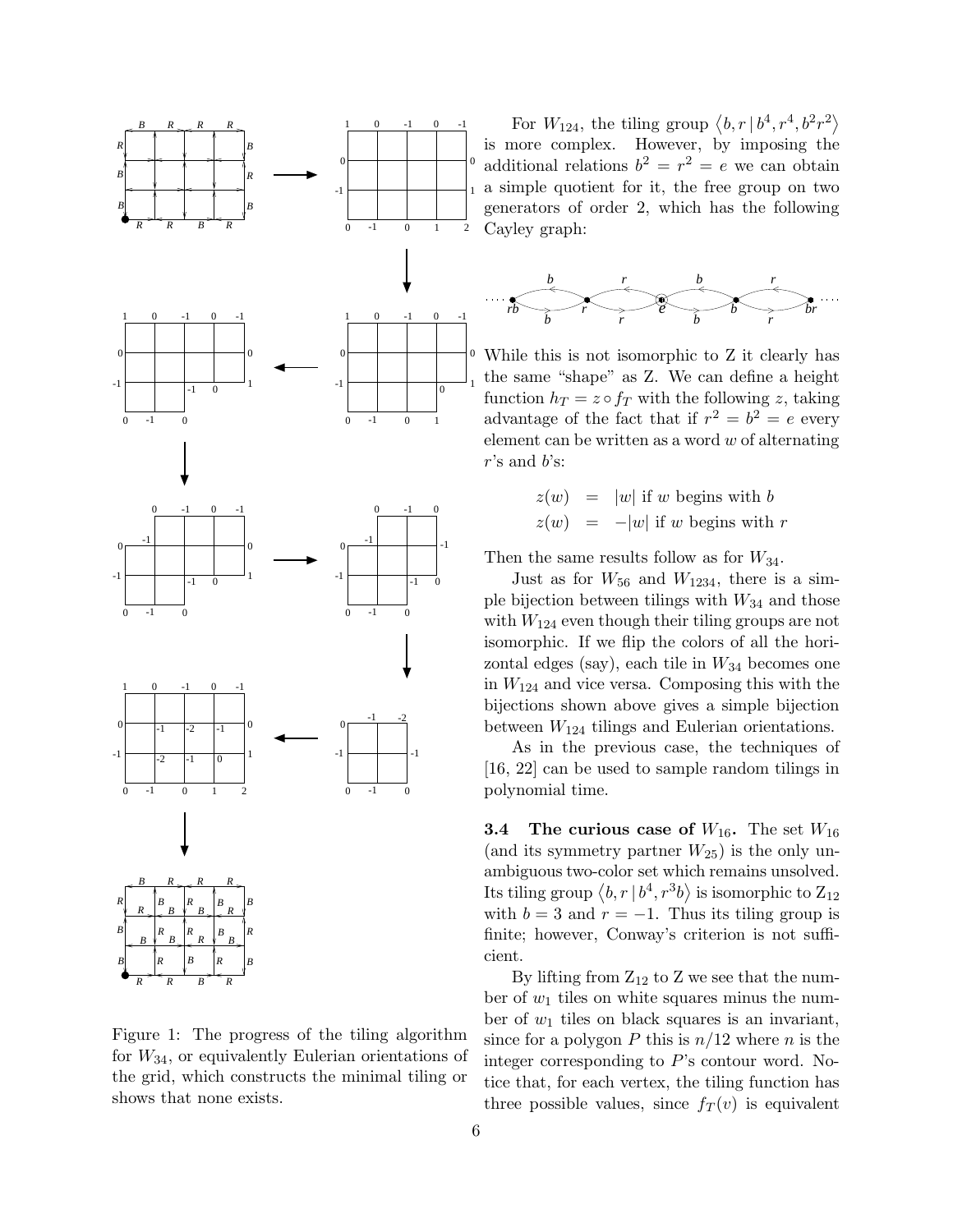mod 4 to the length of a path from the origin vertex to  $v$ .

We leave as an open problem whether there is a polynomial-time algorithm to tell whether a given polygon can be tiled with  $W_{16}$ . The reader may enjoy showing that a region with red boundary is tileable if and only if it can be tiled by dominoes and X-pentominoes. It seems likely that such tilings are NP-complete for non-simply-connected regions using constructions similar to Moore and Robson [18].

#### 4 Examples with more colors

4.1 Height functions on Cayley trees. In this section we show that the notion of height function can also be used for some Wang tiles with three (or more) colors. While the height function is more complex, it still gives us an efficient algorithm to determine whether a region is tileable. Our example is a generalization of  $W_{124}$ , where each tile has at most two colors, and where every colored edge shares a vertex with another edge with the same color. The set  $V$  is the following:



Taking our colors to be Red, Green and Blue, with the associated generators  $r, g$  and  $b$ , then the tiling group is  $\langle r, g, b | r^2 g^2, g^2 b^2, b^2 r^2 \rangle$  (note that these relations imply  $r^4 = g^4 = b^4 = e$  and this appears to be quite complex. Luckily, there is a simple quotient which does not create any ambiguity, namely  $G = \langle r, g, b | r^2, g^2, b^2 \rangle$ . Its Cayley graph  $\Gamma(G)$  has a tree structure (if opposite arrows are identified) as shown in Figure 2, and a height function can be constructed from the following axioms:

- For every  $n \geq 0$ ,  $z((br)^n) = -2n$  and  $z((br)^n b) = -2n - 1.$
- For each element  $x$  of  $G$ , there exists a unique neighbor  $p_G(x)$  of x, called the G-



Figure 2: The Cayley tree  $\Gamma(G)$  for the threecolor tiling, and the height function z.

predecessor of x, such that  $z(p_G(x)) =$  $z(x) - 1$ . For the other two neighbors y of x, we have  $z(y) = z(x) + 1$ .

These imply, for instance, that if  $w$  is a word in  $\{r, g, b\}$  where no two adjacent letters are the same, then

 $z(w) = |w|$  if w begins with r or g  $z(w) = |w| - 4n$  if w begins with  $(br)^n g$  $z(w) = |w| - 4n - 2$  if w begins with  $(br)^n b g$ 

To define a partial order on G, we say that  $x \leq_G y$  if there exists a finite sequence of elements of  $G$ , starting with  $x$  and finishing with y, such that the predecessor in the sequence is the G-predecessor as defined above. If we define the index of any element  $x \in G$  as  $h(x) \mod 2$ , then the partial order  $\leq_G$  induces an order  $\leq_i$ on each of the two index classes. Each element  $v$  has a unique predecessor in its index class,  $p_i(x) = p_G(p_G(x)).$ 

For each pair  $x, y$  of elements with the same index i, we define  $\inf_i(x, y)$  as the infimum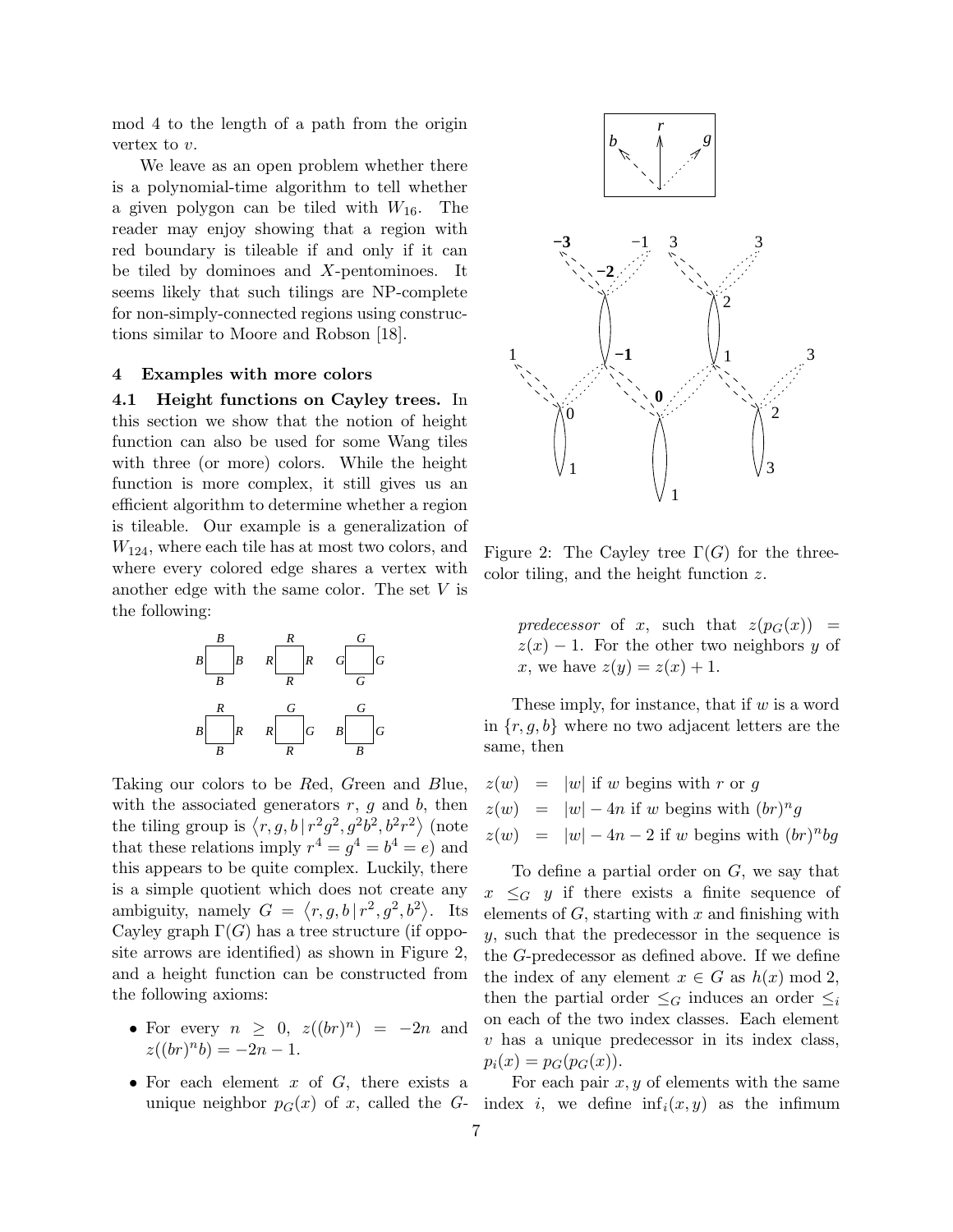of x and y with respect to  $\leq_i$ . Notice that  $\inf_i(x, y)$  is not always equal to the infimum  $\inf_G(x, y)$  with respect to  $\leq_G$ , since the latter might be in the other index class, in which case  $\inf_i(x, y) = p_G(\inf_i(x, y))$ . Note also that  $h_T(v)$ is equivalent mod 2 to the length of any path from the origin vertex to v, so  $f_T(v)$  and  $f_{T}(v)$ are in the same index class for any two tilings  $T$ ,  $T'$  of the same region.

A local flip changes the colors around a fixed interior vertex  $v$ . This can only happen if all the edges linking  $v$  to its neighbors have the same color, which means that the height function has a local extremum at v.

As before, we define a partial order on tilings by  $T \preceq T'$  if  $f_T(v) \leq_G f_{T'}(v)$  for all v (which implies  $f_T \leq_i f_{T'}$  and  $h_T \leq h_{T'}$ ). We also define a distance between elements of G: for  $x, y \in G$ , let  $d(x, y)$  be the length of the shortest path between them, using the generators  $r, q$  and b. Then define the distance between two tilings as  $d(T, T') = \sum_v d(f_T(v), f_{T'}(v))$ . Note that if T and T' are comparable, we have  $d(T, T') =$  $\sum_{v} |h_T(v) - h_{T'}|.$ 

PROPOSITION 4.1. (FLIPS AND ORDER) For any pair of tilings  $T$  and  $T'$  with the same boundary conditions,  $T \preceq T'$  if and only if  $T$  can be obtained from  $T'$  by a sequence of downwards flips.

*Proof.* By induction on  $d(T, T')$ . Take a vertex v such that  $h_{T}(v) > h_T(v)$ , where v is a local maximum of  $h_{T}$  (note v is an interior vertex). Then  $h_{T}(u) = h_{T}(v) - 1$  and  $f_{T}(u) =$  $p_G(f_{T}(v))$  for all neighbors u of v. Thus T' can be flipped downwards at  $v$ , inducing a tiling  $T''$  such that  $f_{T''}(v) = p_i(f_T(v))$  where i is the index of  $f_T(v)$ . We have  $T \preceq T'' \preceq T'$ , and  $d(T, T'') = d(T, T') - 2$ . This gives the result by induction, until  $d(T, T'') = 0$  and  $T = T''$ .

Recall that an inferior semi-lattice is similar to a lattice, but with only the infimum of two elements  $a \wedge b$  guaranteed to be unique. Then:

PROPOSITION 4.2. (INFERIOR SEMI-LATTICE) If a polygon  $P$  is tileable then the graph of tilings with respect to  $\preceq$  is a inferior semi-lattice, where the tiling function of  $T'' = T \wedge T'$  is given by  $f_{T} = \inf_i(f_T, f_{T})$  at each vertex.

*Proof.* We have to prove that  $f_{T''} = \inf_i(f_T, f_{T'})$ is a valid tiling function. Note that if  $u, v$  are neighbors (by which we mean that the edge connecting them is in  $P$ ) then their values of the tiling function are neighbors in  $\Gamma(G)$ , i.e. either  $f_T(u) = p_G(f_T(v))$  or  $f_T(v) = p_G(f_T(u))$ , and similarly for  $T'$ . Therefore, we need to show that  $f_{T''}(u)$  and  $f_{T''}(v)$  are neighbors in  $\Gamma(G)$ .

We have two cases up to symmetry. If  $f_T(u) = p_G(f_T(v))$  and  $f_{T'}(u) = p_G(f_{T'}(v)),$ then if  $f_T(v)$  and  $f_{T'}(v)$  are comparable, then  $f_{T''}(u) = p_G(f_{T''}(v))$ . If  $f_T(v)$  and  $f_{T}(v)$  are incomparable, then  $\inf_G(f_T(u), f_{T'}(u)) = \inf_G(f_T(v), f_{T'}(v)),$  in which case either  $f_{T''}(u) = p_G(f_{T''}(v))$  or  $f_{T''}(v) = p_G(f_{T''}(u))$  using the relationship between  $\inf_G$  and  $\inf_i$  stated above. The other case, in which  $f_T(u) = p_G(f_T(v))$  and  $f_{T}(v) = p_G(f_{T}(u))$ , can be analyzed similarly.

Thus the pointwise infimum of  $f_T$  and  $f_{T<sup>0</sup>}$ with respect to  $\leq_i$  is a tiling function, and the corresponding tiling  $T''$  is clearly the unique infimum of T and T' with respect to  $\preceq$ .

This also implies that there is a unique minimal tiling  $\perp$ , which has the same properties as in the simpler cases above:

PROPOSITION 4.3. (CONVEXITY) Let P be a region tileable with tiles in V and let  $\perp$  be its minimal tiling. Then  $h_{\perp}$  has no local maxima in the interior of P.

*Proof.* Suppose that for  $\perp$  we have an internal vertex v such that  $h_{\perp}(v)$  is a local maximum. Then flipping  $v$  downwards would give a new tiling  $T' \prec \bot$ , a contradiction.

This gives us an efficient algorithm for constructing the minimal tiling and confirming tileability similar to that of Section 3.3.1, except that we set  $f_{\perp}(w) = p_G(f_{\text{max}})$ . We also have:

PROPOSITION 4.4. (FLIP FORMULA) For any pair of tilings  $T$  and  $T'$  satisfying the same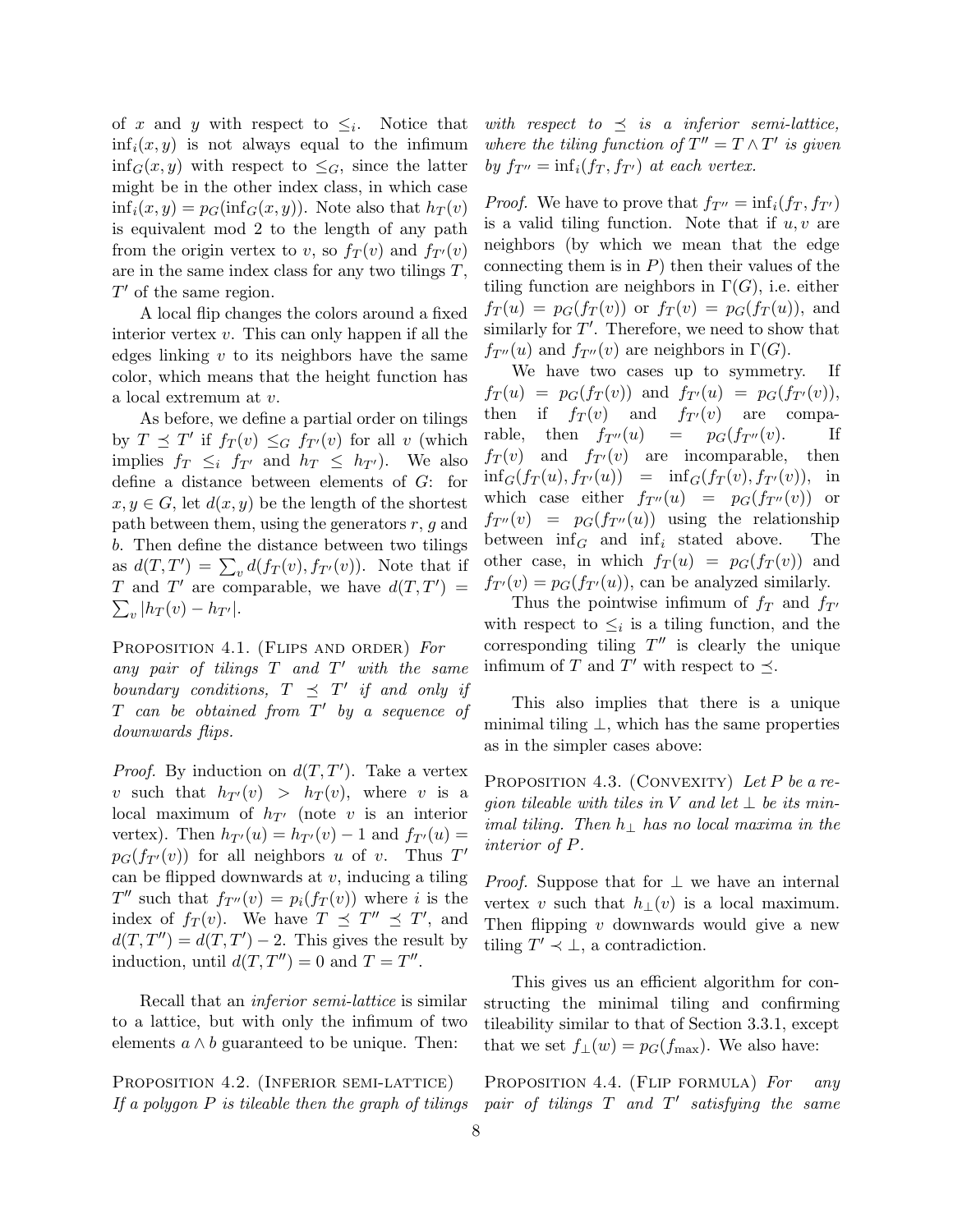boundary condition, the minimal number of flips to go from T to T' is  $(1/2)d(T,T')$ .

Proof. We use the method of [25]. Clearly,  $(1/2)d(T, T')$  is a lower bound for the number of necessary flips since flipping at  $v$  changes  $d(T, T')$  by zero or  $\pm 2$ . Now take an interior vertex v such that  $f_{T}(v) \neq f_T (v)$  and  $\sup(h_T(v), h_{T'}(v))$  is locally maximal. We assume w.l.o.g. that  $\sup(h_T(v), h_{T'}(v)) = h_T(v)$ , in which case  $f_T(u) = p_G(f_T(v))$  for each neighbor  $u$  of  $v$ . Then  $T$  can be flipped at  $v$ , moving  $f_T(v)$  towards  $f_{T}(v)$  in  $\Gamma(G)$  and giving a tiling  $T''$  such that  $d(T'', T') = d(T, T') - 2$  (notice that this flip either reduces the height of  $v$  or keeps it the same, changing  $f_T(v)$  but not  $h_T(v)$ ). This gives the result by induction.

Note that we have actually defined one height function in an uncountably infinite family of them, where the height decreases along one path (in this case  $(br)^*$ ) and increases along all others. Each of these induces a different partial order, and for each computable one we have an algorithm similar to that above to find the minimal tiling with respect to it.

4.2 Higher-dimensional height functions. As another example, consider the set V of fourcolor Wang tiles where a tile is in  $V$  if and only if each color appears once on its boundary. The tiling group  $Z^4/\{1,1,1,1\}$  is Abelian and infinite, and is isomorphic to the bodycentered cubic lattice with the four generators  $(+1, +1, +1),$   $(+1, -1, -1),$   $(-1, +1, -1),$  and  $(-1, -1, +1)$ . This corresponds to a threedimensional height function. Similarly, threecolor triangular tiles have a two-dimensional height function  $Z^3/\{1,1,1\}$  isomorphic to the triangular lattice, and six-color hexagonal tiles have a five-dimensional height function.

All these tilings are equivalent to edge kcolorings of the dual lattice (the square, hexagonal, and triangular lattices respectively) where k is equal to the dual lattice's degree. Edge 3 colorings of the hexagonal lattice are also equivalent to vertex 4-colorings of the triangular lattice, and were studied by Baxter [2], Huse and Rutenberg [12], and Moore and Newman [17]. Edge 4-colorings of the square lattice were studied by Kondev and Henley [14]. None of these tilings are connected under local moves, but they are connected under "loop moves" where we choose two colors, find a loop consisting of edges with those two colors, and switch the colors along the loop. Little is known about the mixing time of the resulting Markov chain; the techniques of [16, 22] appear not to apply, since these nonlocal moves make it hard to define a monotonic coupling. We suggest this as an area for future research.

#### References

- [1] C. Allauzen and B. Durand, "Tiling problems." In E. Borger, E. Gradel, Y. Gurevich, The classical decision problem. Springer-Verlag, 1997.
- [2] R.J. Baxter, "Colorings of a hexagonal lattice." J. Math. Phys. 11 (1970) 784–789.
- [3] H. van Beijeren, "Exactly solvable model for the roughening transition of a crystal surface." Phys. Rev. Lett. 38 (1977) 993–996.
- [4] R. Berger, "The undecidability of the domino problem." Memoirs of the American Mathematical Society 66 (1996)
- [5] G. Birkhoff, Lattice theory. American Mathematical Society, 1967.
- [6] J.K. Burton Jr. and C.L. Henley, "A constrained Potts antiferromagnet model with an interface representation."  $J. Phys. A$  30 (1997) 8385-8413.
- [7] J. H. Conway, J. C. Lagarias, "Tiling with Polyominoes and Combinatorial Group Theory." Journal of Combinatorial Theory Series A 53 (1990) 183–208.
- [8] K. Culik and J. Kari, "On Aperiodic Sets of Wang Tiles." Lecture Notes in Computer Science 1337 (1997) 153–162.
- [9] B.A. Davey and H.A. Priestley, Introduction to lattices and orders. Cambridge university press, 1990
- [10] P. van Emde Boas, "Dominoes are forever." Proc. 1st GTI Workshop, Rheie Theoretische Informatik, UGH Paderborn (1983) 75–95.
- [11] R. Hassim, "Maximum flows in  $(s,t)$  planar networks." Information Processing Letters 13 (1981) 107–.